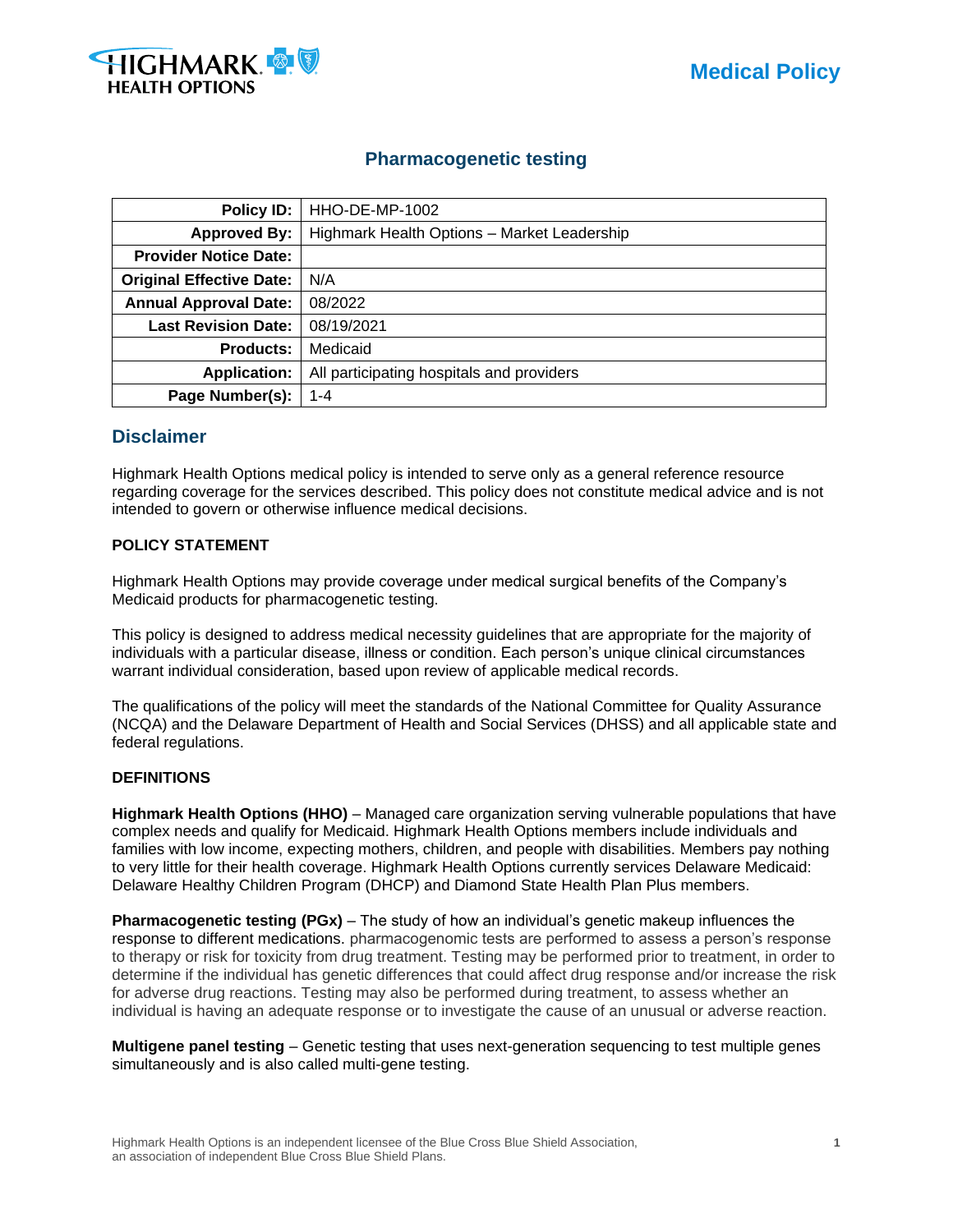

**Allele** – An alternative form of a gene that is located at a specific position on a specific chromosome. Humans inherit one allele from their mother and another allele from their father. The physical characteristics (e.g., eye color, hair color, skin color) of an individual depend on both of the alleles. If the alleles are different, the dominant allele will be expressed, while the effect of the other allele, called recessive, is masked. In the case of a recessive genetic disorder, an individual must inherit two copies of the mutated allele in order for the disease to be present.

## **PROCEDURES**

1. Pharmacogenetic testing (PGx) for behavioral health is investigational and therefore, not medically necessary.

PGx testing is not considered reasonable and necessary merely on the basis of a patient having a particular diagnosis. Unless the record reflects that the treating clinician has already considered nongenetic factors to make a preliminary drug selection, PGx testing is not considered reasonable and necessary (CMS, 2020).

PGx testing is not covered when a treating clinician is not considering treatment with a medication that has an actionable drug-gene interaction, or when the use of a medication with a drug-gene interaction is not reasonable and necessary (CMS, 2020).

Genes not identified as having actionable use are not considered reasonable and necessary. The algorithms employed in combinatorial testing are also not currently considered reasonable and necessary components of multi-gene testing (CMS, 2020).

The clinical record must clearly show the use of or intent to prescribe a drug that has known druggene interactions that require a PGx test to be ordered to define the safe use of that drug in that patient (CMS, 2020).

If a treating clinician orders a single gene test or a test for a particular allele(s), but as a matter of operational practicality, the laboratory tests that single gene or allele on a platform that looks for variants in other genes/alleles as well, that particular test done in that particular instance is considered a single gene/allele test for coverage purposes. In this scenario the provider may bill for the component of the test that was reasonable and necessary (in this example, the single gene test) (CMS, 2020).

A multi-gene panel is considered reasonable and necessary if more than one single gene on that panel would be considered reasonable and necessary for safe use of the medication in question or if multiple drugs are being considered (each fulfilling the criteria of actionable gene-drug interactions identified above) that have different relevant genes. Additionally, a gene panel must contain at a minimum all the necessary relevant gene/allele content required for their indicated use to meet clinical utility requirements. Such minimum criteria are determined by experts including relevant associations such as the Association for Molecular Pathology and are considered during the technical assessment. A multi-gene panel is not considered reasonable and necessary if only a single gene on the panel is considered reasonable and necessary (CMS, 2020).

If two or more single genes are tested, rather than a multi-gene panel, then the record must reflect that a clinician individually ordered each gene, and each single gene must individually be reasonable and necessary at the time they are ordered (CMS, 2020).

The ordering provider of a PGx test is restricted to providers who have the licensure, qualifications, and necessary experience/training to both diagnose the condition being treated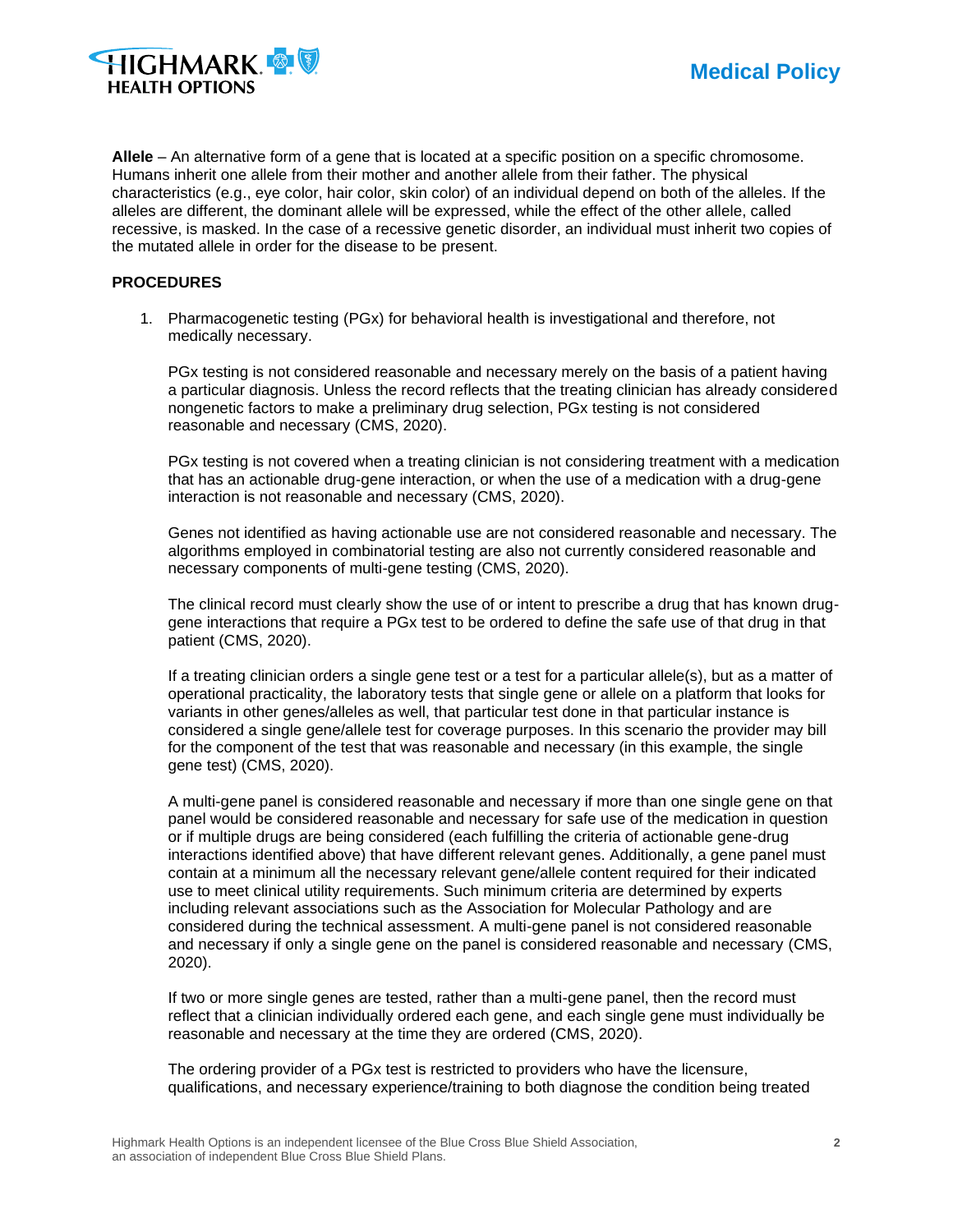



and also to prescribe medications (the provider must be able to do both) for the condition either independently or in an arrangement as required by all the applicable state laws (CMS, 2020).

Pharmacogenetic testing of CYP2C9 or VKORC1 alleles to predict warfarin responsiveness is covered only when provided to members who are candidates for anticoagulation therapy with warfarin who:

- Have not been previously tested for CYP2C9 or VKORC1 alleles; and
- Have received fewer than five days of warfarin in the anticoagulation regimen for which the testing is ordered: and
- Are enrolled in a prospective, randomized, controlled clinical study when that study meets the standards specified in the decision memorandum (DM).

Once-per-lifetime genotyping for cytochrome P450 polymorphisms is clinically proven and, therefore, medically necessary for members with acute coronary syndrome undergoing percutaneous coronary intervention, in which clopidogrel (Plavix) is a treatment option (Scott, 2013).

In order for services to be covered, the patients' medical record must clearly reflect the following:

- The patient has a diagnosis for which pharmacologic therapy is reasonable and necessary, and the drug or drugs that the clinician is considering using must be reasonable and necessary for the treatment of the patient's diagnosis.
- The clinician has made an initial personalized decision for the patient based on the patient's diagnosis, the patient's other medical conditions, other medications the patient is taking, professional judgement, clinical science and basic science pertinent to the drug (e.g., mechanism of action, side effects), the patient's past medical history and when pertinent family history and the patient's preferences and values.
- The provider performing the service must have a record of what drug(s) is/are being considered and for what indication(s) to ensure the test performed is reasonable and necessary (CMS, 2020).
- 2. Prior authorization is required for testing.
- 3. Post-payment Audit Statement

The medical record must include documentation that reflects the medical necessity criteria and is subject to audit by Highmark Health Options at any time pursuant to the terms of your provider agreement.

4. Place of Service

The place of service for laboratory testing is outpatient.

## **CODING REQUIREMENTS**

| CPT Code | <b>Description</b>                      |
|----------|-----------------------------------------|
| 81479    | Unlisted Molecular Pathology Procedure. |
| 81232    | DPYD Gene Analysis Common Variants.     |
| 81346    | TYMS Gene Analysis Common Variants.     |
| 81230    | CYP3A4 Gene Analysis Common Variants.   |

Highmark Health Options is an independent licensee of the Blue Cross Blue Shield Association, **3** an association of independent Blue Cross Blue Shield Plans.